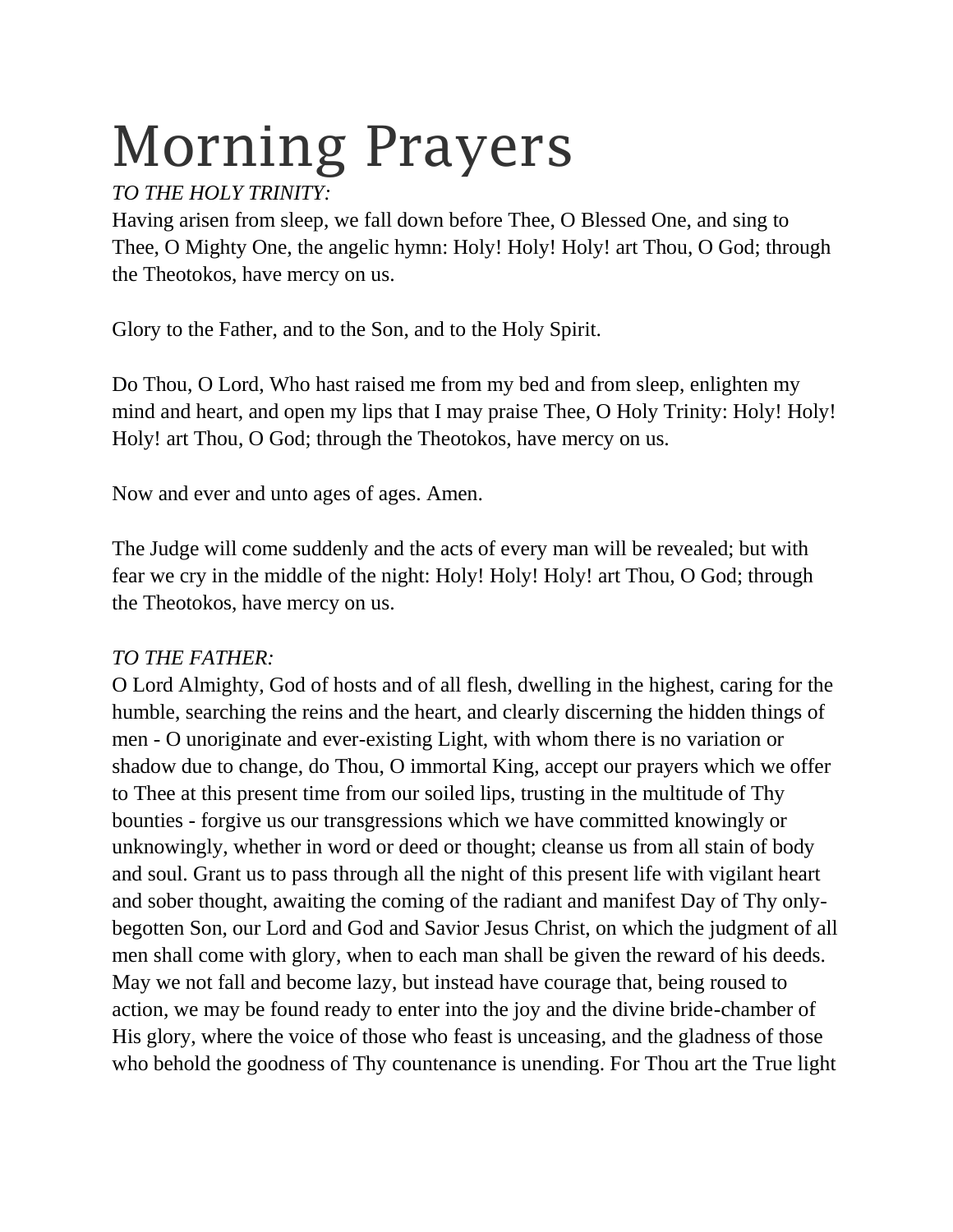Who enlightenest and sanctifiest all things, and all creation sings Thy praise forever. Amen.

#### *TO THE THEOTOKOS:*

I sing the praises of your grace, O Lady, entreating you to enrich my mind with grace! Teach me to walk uprightly, in the way of Christ's commandments. Strengthen my vigilance in song and prayer, which drive away the despair of sleep. Free me by your entreaties, O Bride of God, who am bound by sinful garments. Protect me in the night and in the day, delivering me from the enemies who contend against me. Give life to me who have been deadened by passion, you that gave birth to the life-giving God. Enlighten my blinded soul, you that gave birth to the never-ending light. O wonderful Palace of the Master, make me a house of the Divine Spirit. You that gave birth to the Physician, make well the passions of my soul. Lead me who am bestormed by life to the ways of repentance. Deliver me from the eternal flames. Do not show me to be the joy of demons because of my many sins.

Establish me anew who have been made senseless by transgressions, O Blameless One. Show me a stranger to every torment, and entreat the Master of All. Enable me to attain to the gladness of Heaven together with all the saints. O most Holy Virgin, hear the voice of your unprofitable servant. Grant me a stream of tears, O Most Pure One, to wash away the defilement of my soul. I bring to you the groaning of my heart unceasingly; beseech the Master to listen. Accept my prayerful service and bear it to the compassionate God! You that are higher than the angels, make me to be above the gloominess of the world. O light-bearing Cloud of Heaven, establish spiritual grace in me. Although stained by sin, I raise my hands and open my lips in praise of you! Deliver me from soul-corrupting wounds, entreating Christ fervently. To Him honor and worship are due, now and ever and unto ages of ages. Amen.

#### *TO THE GUARDIAN ANGEL:*

O Holy Angel, keeping guard over my wretched soul and my passionate life, do not forsake me, a sinner, nor depart from me because of my incontinence. Do not give the evil enemy room to overcome me by force of this mortal body. Strengthen my weak and feeble hand, and set me on the way of salvation. Yea, O Holy Angel of God, guardian and protector of my wretched soul and body, forgive me everything by which I have offended you all the days of my life, and even what I have done this past night; protect me during this day, and guard me from every temptation of the enemy,